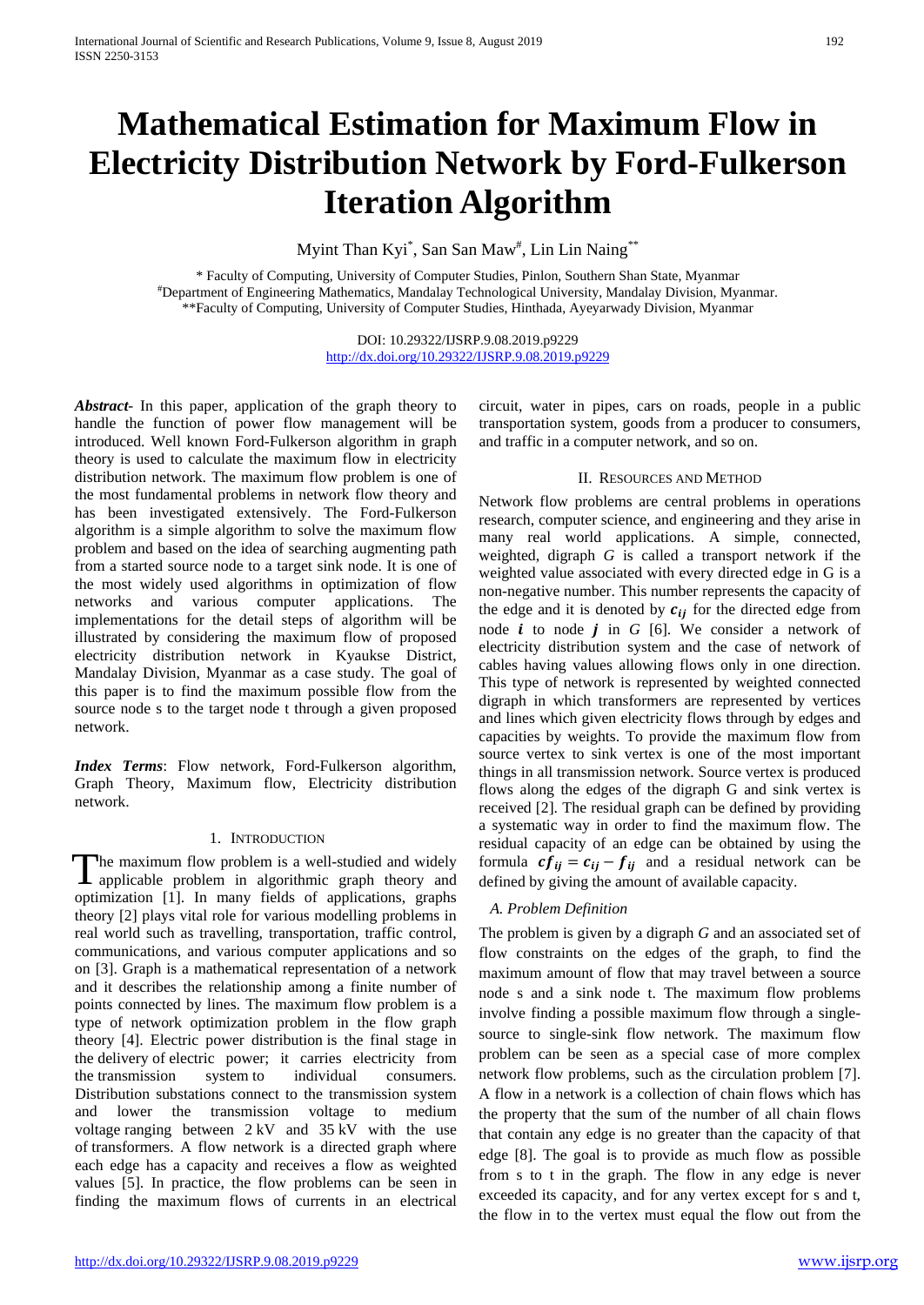vertex. On any edge we have  $0 \le f_{ij} \le c_{ij}$ . This is called capacity constraint or edge condition.

## *B. Ford-Fulkerson Algorithm for Maximum Flow*

In 1955, *Ford, L. R. Jr. and Fulkerson, D. R.* created the Ford-Fulkerson Algorithm [8]. This algorithm starts from the initial flow and recursively constructs a sequence of flow of increasing value and terminates with a maximum flow [9]. The idea behind the algorithm is simple. We send flow along one of the paths from source to sink in a graph with available capacity on all edges in the path that is called an augmenting path and then we find another path, and so on [7].

# 1). Steps of the Algorithm

The Ford-Fulkerson algorithm has two main steps. The first step is a labelling process that searches for a flow augmenting path and the second step is to change the flow accordingly. Otherwise, no augmenting path exists, and then we get the maximum flow [5]. The detail steps of the algorithm are stated as follows [2]:

Step 1. Assign an initial flow  $f_{ii}$ , compute  $f$ .

Step 2. Label s by Ø. Mark the other vertices "unlabelled."

Step 3. Find a labelled vertex i that has not yet been scanned. Scan i as follows. For every unlabelled adjacent vertex j, if  $c_{ii} > f_{ii}$  compute

$$
\Delta_{ij} = c_{ij} - f_{ij}
$$
  
and 
$$
\Delta_j = \begin{cases} \Delta_{ij} & \text{if } i = 1 \\ \min(\Delta_i, \Delta_{ij}) & \text{if } i > 1 \end{cases}
$$

and label *j* with a "forward label"  $(i^+, \Delta_i)$  or if  $f_{ij} > 0$ , compute  $\Delta_i = \min(\Delta_i, f_{ji})$  and label *j* by a "backward label"  $(i^-, \Delta_i)$ .

If no such *j* exists then OUTPUT *f* . Stop.

Else continue (i.e., go to step 4).

Step 4. Repeat Step 3 until *t* is reached.

[This gives a flow augmenting path  $P: s \rightarrow t$ .]

If it is impossible to reach *t,* then OUTPUT ƒ. Stop. Else continue (i.e., go to Step 5).

- Step 5. Backtrack the path *P,* using the labels.
- Step 6. Using *P*, augment the existing flow by  $\Delta_t$ . Set  $f =$  $f + \Delta_t$ .
- Step 7. Remove all labels from vertices  $2, \ldots, n$ . Go to Step 3.

This is the end of the algorithm. The flowchart for the maximum flow of electricity distribution network is as follow:



Fig. 1 Flowchart for maximum flow of electricity distribution network

## III. RESULTS AND DISCUSSION

In this paper, the application of graph theory to find the maximum flow of electricity distribution network has been illustrated by using the Ford-Fulkerson algorithm [2] to the proposed electricity distribution network of Kyaukse District in Mandalay Division, Myanmar. The electrical flow will not necessarily preserve the capacity constraints that must be preserved in a maximum flow [1]. The weights on the links are referred as capacities and current flows for corresponding edges.



Fig. 2 Proposed network of electricity distribution network (blue) in Kyaukse District, Mandalay Division, Myanmar [10]

The flow network is a directed graph with two distinguished nodes; source and sink. Since the sizes of power cables used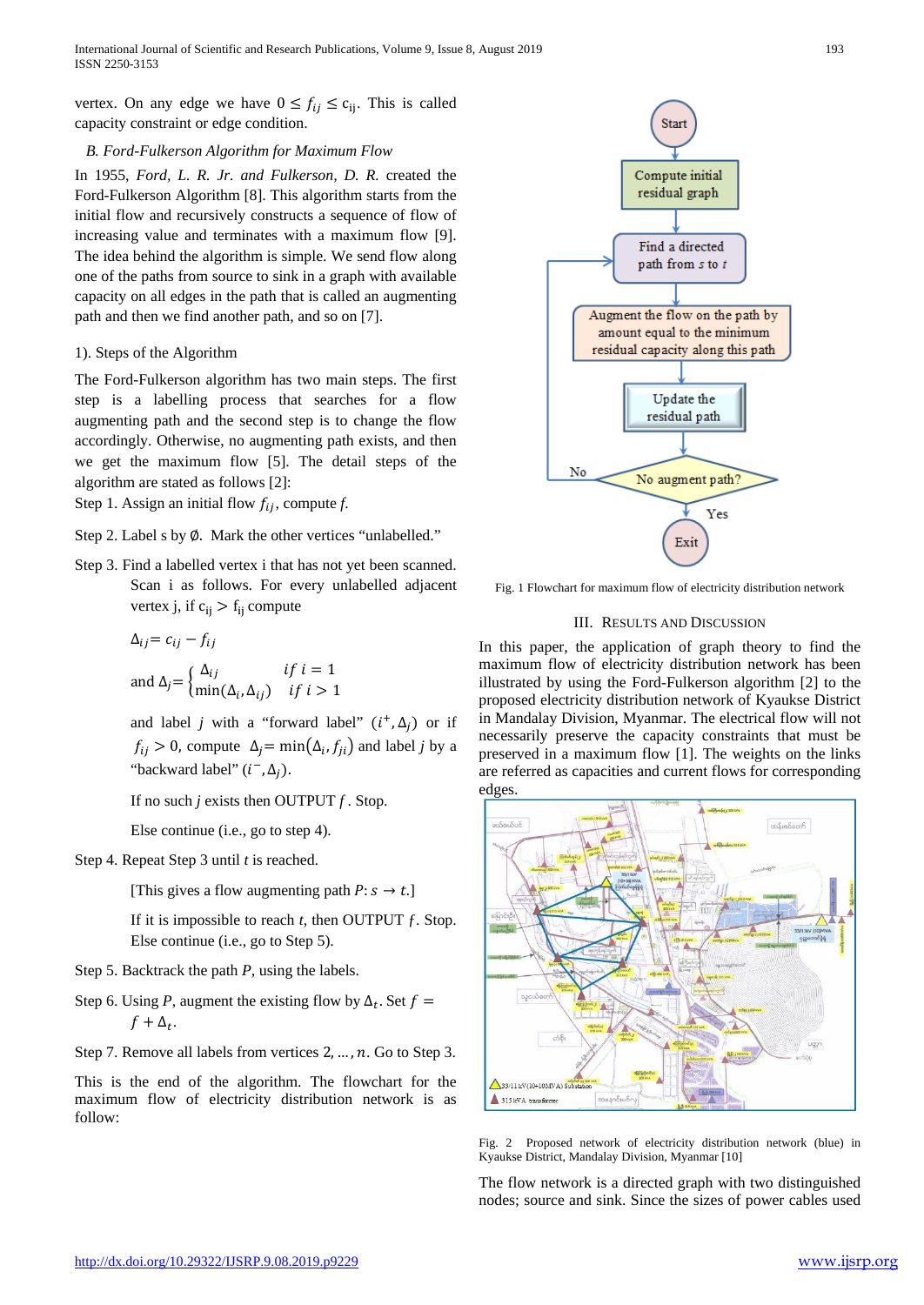International Journal of Scientific and Research Publications, Volume 9, Issue 8, August 2019 ISSN 2250-3153

in this network may not be the same, the capacity for each cable may also be different. So it can only maintain a flow of a certain amount of electricity. Anywhere those cables meet; we assumed that the total amount of electricity coming into that junction must be equal to the amount going out. Each edge between two nodes has a non-negative capacity  $c$  and receives a flow  $f$  where amount of flow on an edge cannot exceed its capacity [4]. The first number on each edge represents capacity and the second number represents current flow of electricity (kV). In this electricity distribution network, we denote the source node 1 as "*s*" and the sink (target) node 6 as "*t*" as shown in Fig. 3.



Fig. 3 Representation of digraph for proposed electricity distribution network in Kyaukse District, Mandalay Division, Myanmar

## *A. Implementation of the Algorithm*

The implementation of the Ford-Fulkerson algorithm is illustrated to find the maximum flow for proposed electricity distribution network in Kyaukse District, Mandalay Division from source node *s* (Kyat Min Twun Substation) to sink node *t* (Aye Mya Kyi Lin (1) transformer). We can choose any path from source to sink for each iteration step as an augmenting path by using the edge with the non-zero residual capacity in previous step. This means that the edge with maximum flow cannot be used as a segment of augmenting path.

The detail implementation of algorithm can be seen as follows:

Step 1. An initial flow  $f = 11 + 5 = 16$  (Given).

Step 2. Label  $(s = 1)$  by  $\emptyset$ . Mark 2, 3, 4, 5, 6 "unlabelled"

Step 3. Scan 1

Compute  $\Delta_{12} = 22 - 11 = 11 = \Delta_2$ . Label 2 by  $(1^+, 11)$ .

Compute 
$$
\Delta_{14} = 11 - 5 = 6 = \Delta_4
$$
. Label 4 by (1<sup>+</sup>, 6).

Step 4. Scan 2.

Compute  $\Delta_{23} = 9 - 4 = 5$ ,  $\Delta_{3} = \min(\Delta_2, \Delta_{23})$  $\Delta_3$  = min(11, 5) = 5. Label 3 by (2<sup>+</sup>, 5). Scan 3.

Compute 
$$
\Delta_{36} = 15 - 8 = 7
$$
,  $\Delta_6 = \min(\Delta_3, \Delta_{36})$   
 $\Delta_6 = \min(5, 7) = 5$ . Label 6 by (3<sup>+</sup>, 5).

Step 5.  $P: s = 1 \rightarrow 2 \rightarrow 3 \rightarrow 6 = t$  is a flow augmenting path.

Step 6.  $\Delta_t$  = 5. Augmentation gives  $f_{12} = 16$ ,

$$
f_{23}=9, f_{36}=13.
$$

Augmented flow  $f = 16 + 5 = 21$ .

Step 7. Remove labels on vertices 3, … , 6. Go to Step 3.



Fig. 4 Flow augmenting path 1-2-3-6

Step 3. Scan 1

Compute  $\Delta_{12} = 22 - 16 = 6 = \Delta_2$ . Label 2 by  $(1^+, 6)$ Compute  $\Delta_{14}$  = 11 – 5 = 6 =  $\Delta_4$ . Label 4 by (1<sup>+</sup>, 6) Step 4. Scan 2. Compute  $\Delta_{25} = 8 - 3 = 5$ ,  $\Delta_{5} = \min(\Delta_{2}, \Delta_{25})$ .  $\Delta_5 = \min(6, 5) = 5$ . Label 5 by  $(2^+, 5)$ .

Scan 5.

Compute 
$$
\Delta_{53} = 8 - 4 = 4
$$
,  $\Delta_3 = \min(\Delta_5, \Delta_{53})$ 

$$
\Delta_3
$$
 = min(5, 4) = 4. Label 3 by (5<sup>+</sup>, 4).

Scan 3.

Compute  $\Delta_{36}$  = 15 − 13 = 2,  $\Delta_6$  = min( $\Delta_3$ ,  $\Delta_{36}$ ).

$$
\Delta_6 = \min(4, 2) = 2.
$$
 Label 6 by (3<sup>+</sup>, 2).

Step 5.  $P: s = 1 \rightarrow 2 \rightarrow 5 \rightarrow 3 \rightarrow 6 = t$  is a flow augmenting path.

Step 6.  $\Delta_t$  = 2. Augmentation gives  $f_{12} = 18$ ,  $f_{25} = 5$ ,

$$
f_{53}=6, f_{36}=15.
$$

Augmented flow  $f = 21 + 2 = 23$ .

Step 7. Remove labels on vertices 2, … , 6. Go to Step 3.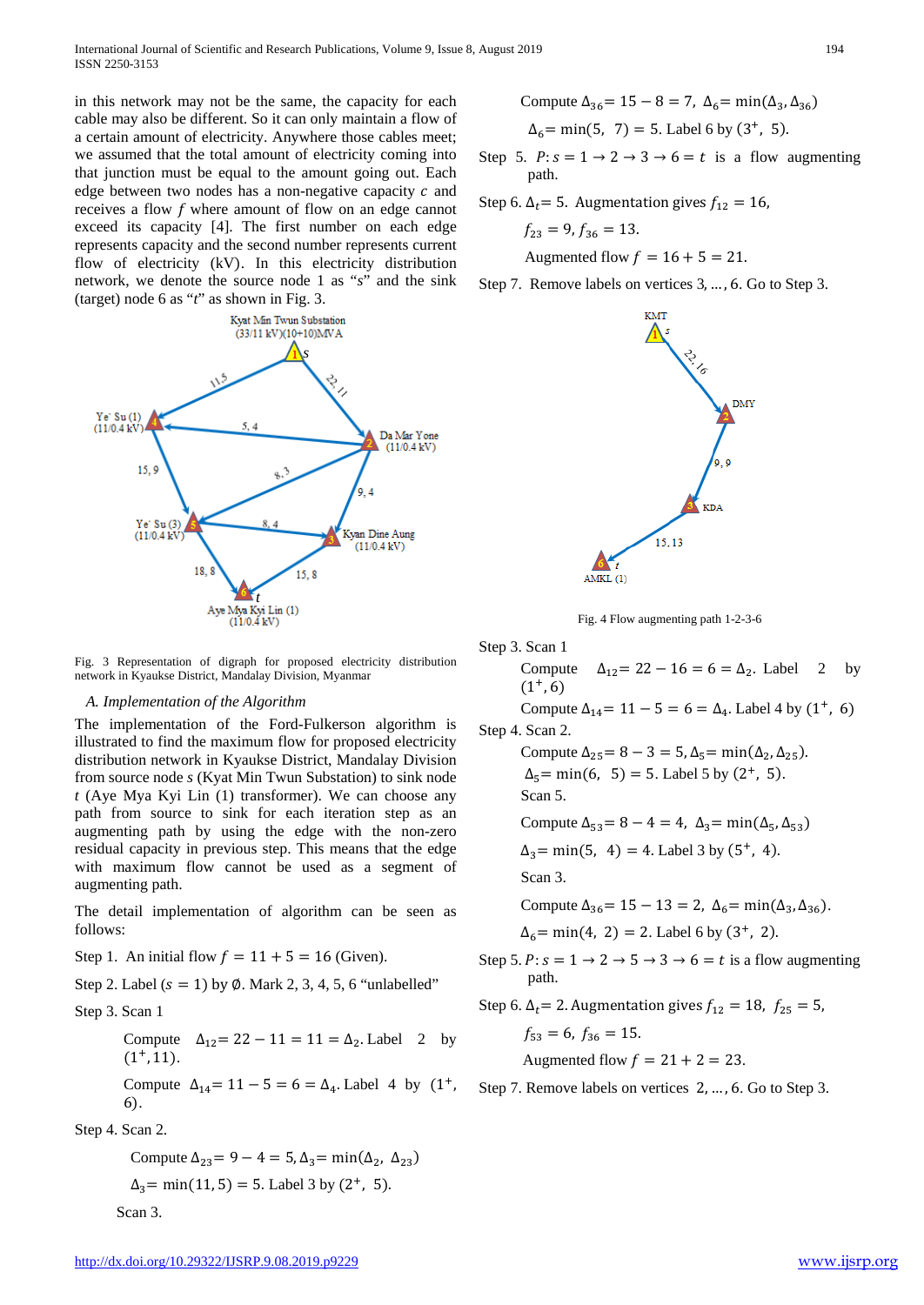



Step 3. Scan 1

Compute  $\Delta_{12} = 22 - 18 = 4 = \Delta_2$ . Label 2 by  $(1^+, 4)$ .

Compute 
$$
\Delta_{14} = 11 - 5 = 6 = \Delta_4
$$
. Label 4 by (1<sup>+</sup>, 6).

Step 4. Scan 2.

Compute  $\Delta_{25} = 8 - 5 = 3$ ,  $\Delta_5 = \min(\Delta_2, \Delta_{25})$ .

$$
\Delta_5
$$
= min(4, 3) = 3. Label 5 by (2<sup>+</sup>, 3).

Scan 5.

Compute  $\Delta_{56}$  = 18 − 8 = 10,  $\Delta_6$  = min( $\Delta_5$ ,  $\Delta_{56}$ ).

 $\Delta_6$  = min(3, 10) = 3. Label 6 by (5<sup>+</sup>, 3).

- Step 5.  $P: s = 1 \rightarrow 2 \rightarrow 5 \rightarrow 6 = t$  is a flow augmenting path.
- Step 6.  $\Delta_t$  = 3. Augmentation gives  $f_{12} = 21, f_{25} = 8$ ,

$$
f_{56}=11.
$$

Augmented flow  $f = 23 + 3 = 26$ .

Step 7. Remove labels on vertices 2, … , 6. Go to Step 3.



Fig. 6 Flow augmenting path 1-2-5-6

Step 3. Scan 1

Compute  $\Delta_{14}$  = 11 – 5 = 6 =  $\Delta_{4}$ . Label 4 by (1<sup>+</sup>, 6).

Step 4. Scan 4.

Compute 
$$
\Delta_{45} = 15 - 9 = 6
$$
,  $\Delta_{5} = \min(\Delta_{4}, \Delta_{45})$ .  
\n $\Delta_{5} = \min(6, 6) = 6$ . Label 5 by (4<sup>+</sup>, 6).  
\nScan 5.

Compute  $\Delta_{56}$  = 18 − 11 = 7,  $\Delta_6$  = min( $\Delta_5$ ,  $\Delta_{56}$ ).  $\Delta_6 = \min(6, 7) = 6$ . Label 6 by  $(5^+, 6)$ .

- Step 5.  $P: s = 1 \rightarrow 4 \rightarrow 5 \rightarrow 6 = t$  is a flow augmenting path.
- Step 6. Δ<sub>t</sub> = 6. Augmentation gives  $f_{14} = 11, f_{45} = 8$ ,

$$
f_{56}=17.
$$

Augmented flow  $f = 26 + 6 = 32$ .



Fig. 7 Flow augmenting path 1-4-5-6

There are no augmenting paths possible from *s* to *t*, and then the flow is maximum flow. The maximum flows for all electricity in network have been calculated by iteration process of Ford-Fulkerson algorithm and can be seen in Fig. 8.



Fig. 8 Maximum flows in electricity distribution network from source node *s* to sink node *t*

The maximum flow will be the total flow out of source node which is also equal to total flow in to the sink node. In this case, total flow (maximum flow) out from source node *s* is  $21 + 11 = 32$  and total flow in to the sink node *t* is